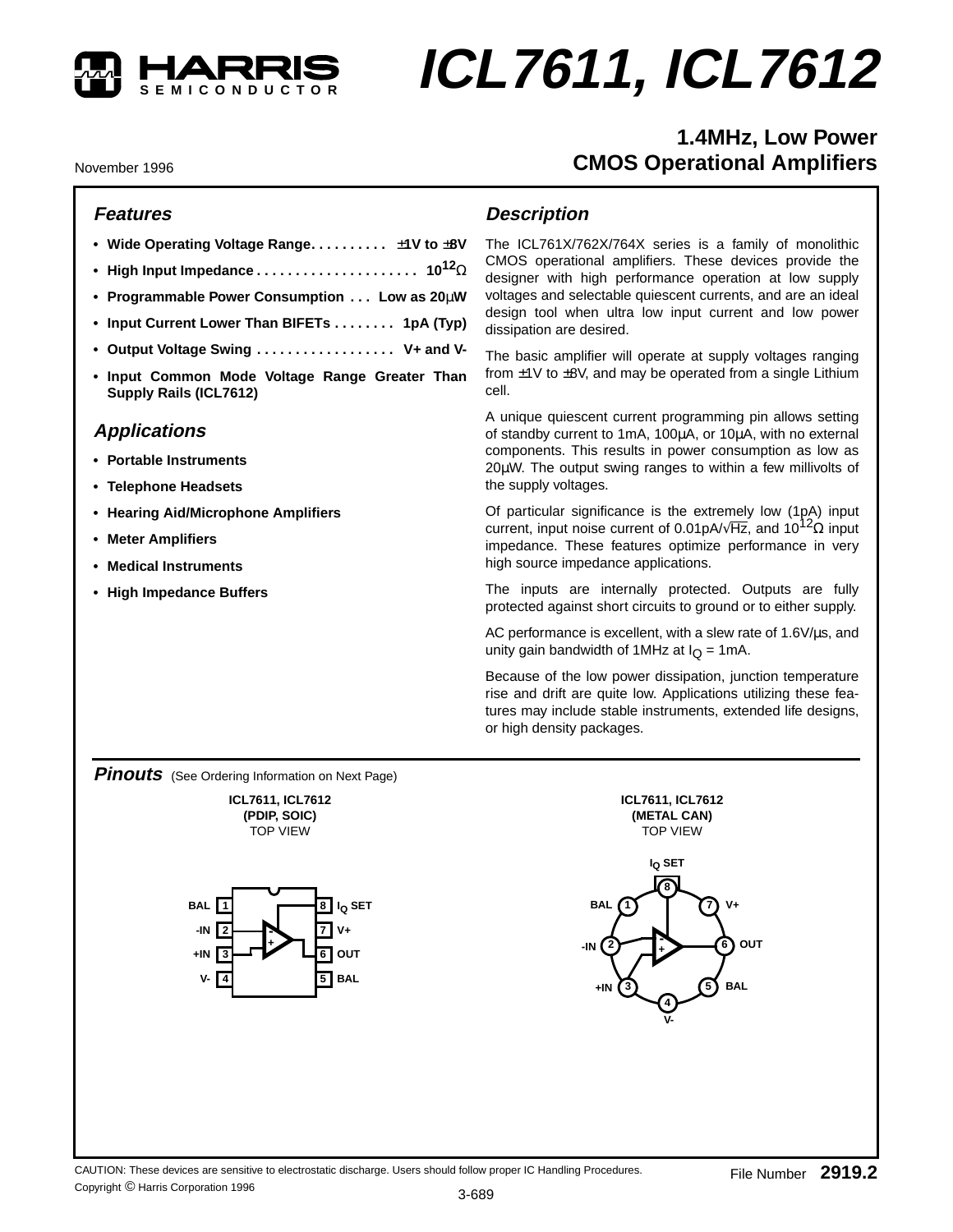# **Ordering Information**

| <b>PART</b><br><b>NUMBER</b> | TEMP. RANGE ( <sup>O</sup> C) | <b>PACKAGE</b>                      | PKG. NO.    |
|------------------------------|-------------------------------|-------------------------------------|-------------|
| ICL7611ACPA                  | 0 to 70                       | 8 Ld PDIP - A Grade                 | E8.3        |
| ICL7611BCPA                  | 0 to 70                       | 8 Ld PDIP - B Grade                 | E8.3        |
| ICL7611DCPA                  | 0 to 70                       | 8 Ld PDIP - D Grade                 | E8.3        |
| ICL7611ACTV                  | 0 to 70                       | 8 Pin Metal Can - A Grade           | <b>T8.C</b> |
| ICL7611BCTV                  | 0 to 70                       | 8 Pin Metal Can - B Grade           | <b>T8.C</b> |
| ICL7611DCTV                  | 0 to 70                       | 8 Pin Metal Can - D Grade           | <b>T8.C</b> |
| ICL7611AMTV                  | -55 to 125                    | 8 Pin Metal Can - A Grade           | <b>T8.C</b> |
| ICL7611BMTV                  | $-55$ to 125                  | 8 Pin Metal Can - B Grade           | <b>T8.C</b> |
| ICL7611DMTV                  | -55 to 125                    | 8 Pin Metal Can - D Grade           | T8.C        |
| ICL7611DCBA                  | 0 to 70                       | 8 Ld SOIC - D Grade                 | M8.15       |
| ICL7611DCBA-T                | 0 to 70                       | 8 Ld SOIC - D Grade - Tape and Reel | M8.15       |
| ICL7612ACPA                  | 0 to 70                       | 8 Ld PDIP - A Grade                 | E8.3        |
| ICL7612BCPA                  | 0 to 70                       | 8 Ld PDIP - B Grade                 | E8.3        |
| ICL7612DCPA                  | 0 to 70                       | 8 Ld PDIP - D Grade                 | E8.3        |
| ICL7612BCTV                  | 0 to 70                       | 8 Ld Metal Can - B Grade            | <b>T8.C</b> |
| ICL7612DCTV                  | 0 to 70                       | 8 Ld Metal Can - D Grade            | <b>T8.C</b> |
| ICL7612AMTV                  | $-55$ to 125                  | 8 Ld Metal Can - A Grade            | <b>T8.C</b> |
| ICL7612BMTV                  | -55 to 125                    | 8 Ld Metal Can - B Grade            | <b>T8.C</b> |
| ICL7612DMTV                  | -55 to 125                    | 8 Ld Metal Can - D Grade            | <b>T8.C</b> |
| ICL7612DCBA                  | 0 to 70                       | 8 Ld SOIC - D Grade                 | M8.15       |
| ICL7612DCBA-T                | 0 to 70                       | 8 Ld SOIC - D Grade - Tape and Reel | M8.15       |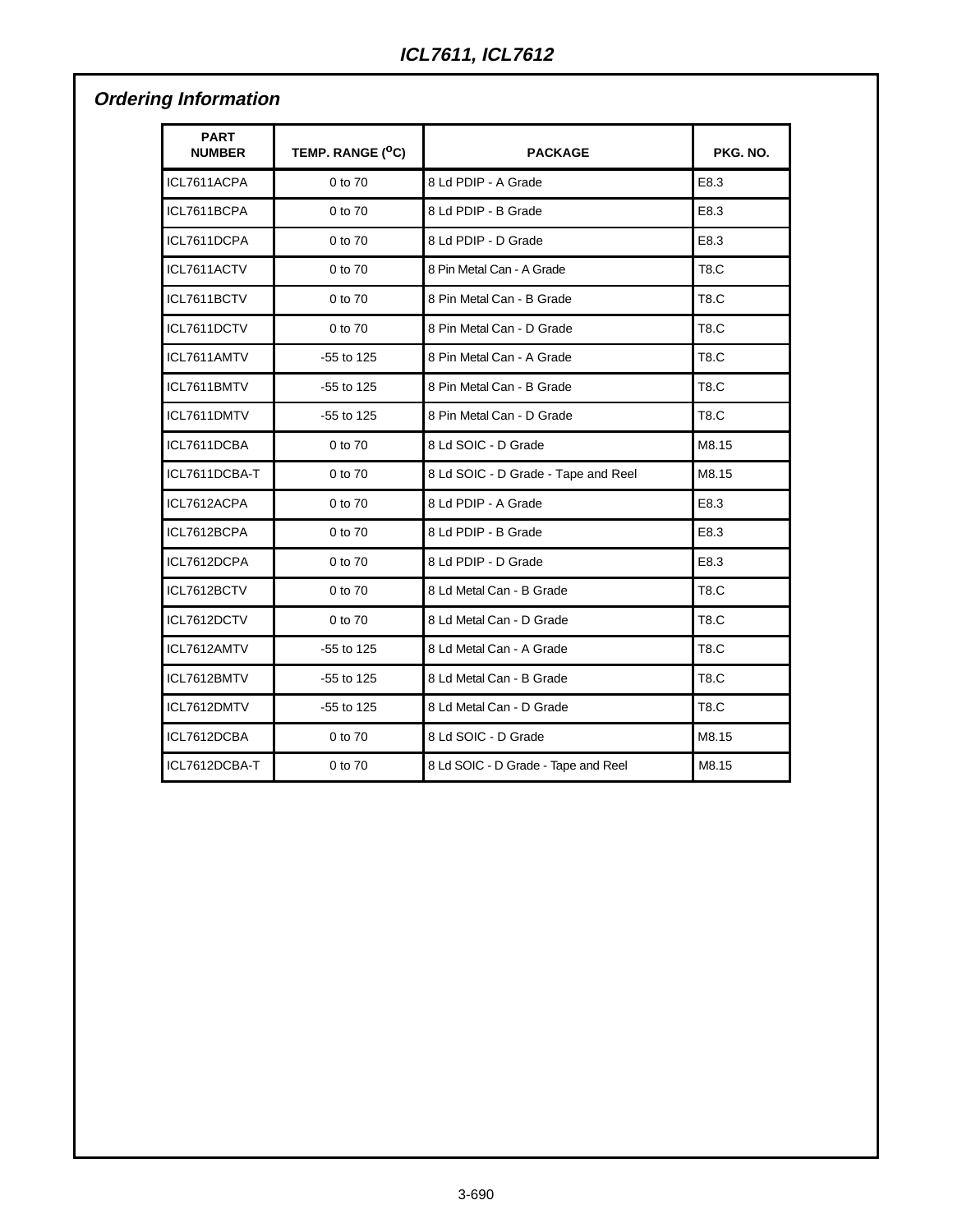#### Absolute Maximum Ratings **National Information**

| Input Voltage V--0.3 to V++0.3V                              |  |
|--------------------------------------------------------------|--|
| Differential Input Voltage (Note 1). $[(V++0.3) - (V-0.3)]V$ |  |
| Duration of Output Short Circuit (Note 2) Unlimited          |  |

#### **Operating Conditions**

Temperature Range

| -55 <sup>0</sup> C to 125 <sup>0</sup> C |
|------------------------------------------|
|                                          |

| Thermal Resistance (Typical, Note 3)                                        |     | $\theta_{JA}$ (°C/W) $\theta_{JC}$ (°C/W) |
|-----------------------------------------------------------------------------|-----|-------------------------------------------|
|                                                                             | 130 | N/A                                       |
| SOIC Package                                                                | 170 | N/A                                       |
| Metal Can Package                                                           | 160 | 75                                        |
| Maximum Junction Temperature (Can Package) 175 <sup>o</sup> C               |     |                                           |
| Maximum Junction Temperature (Plastic Package) 150 <sup>o</sup> C           |     |                                           |
| Maximum Storage Temperature Range  -65 <sup>o</sup> C to 150 <sup>o</sup> C |     |                                           |
|                                                                             |     |                                           |
| (SOIC - Lead Tips Only)                                                     |     |                                           |

CAUTION: Stresses above those listed in "Absolute Maximum Ratings" may cause permanent damage to the device. This is a stress only rating and operation of the device at these or any other conditions above those indicated in the operational sections of this specification is not implied.

#### NOTES:

- 1. Long term offset voltage stability will be degraded if large input differential voltages are applied for long periods of time.
- 2. The outputs may be shorted to ground or to either supply, for V<sub>SUPPLY</sub> ≤10V. Care must be taken to insure that the dissipation rating is not exceeded.

3.  $\theta$ <sub>JA</sub> is measured with the component mounted on an evaluation PC board in free air.

|                                               |                        | <b>TEST</b>                                                     | <b>TEMP</b>    |                   | <b>ICL7611A,</b><br><b>ICL7612A</b> |                |                          | ICL7611B,<br><b>ICL7612B</b> |                |                   | ICL7611D,<br><b>ICL7612D</b> |                |                                 |
|-----------------------------------------------|------------------------|-----------------------------------------------------------------|----------------|-------------------|-------------------------------------|----------------|--------------------------|------------------------------|----------------|-------------------|------------------------------|----------------|---------------------------------|
| <b>PARAMETER</b>                              | <b>SYMBOL</b>          | <b>CONDITIONS</b>                                               | $(^oC)$        | <b>MIN</b>        | <b>TYP</b>                          | <b>MAX</b>     | <b>MIN</b>               | <b>TYP</b>                   | <b>MAX</b>     | <b>MIN</b>        | <b>TYP</b>                   | <b>MAX</b>     | <b>UNITS</b>                    |
| Input Offset Voltage                          | $V_{OS}$               | $R_S \le 100k\Omega$                                            | 25             | ä,                | $\blacksquare$                      | 2              | $\blacksquare$           |                              | 5              | ÷,                | ÷,                           | 15             | mV                              |
|                                               |                        |                                                                 | Full           | $\overline{a}$    | L.                                  | 3              | $\overline{a}$           | ä,                           | $\overline{7}$ | L.                | L.                           | 20             | mV                              |
| Temperature<br>Coefficient of V <sub>OS</sub> |                        | $\Delta V_{OS}/\Delta T$ R <sub>S</sub> $\leq$ 100kΩ            | $\blacksquare$ | $\blacksquare$    | 10                                  |                | $\blacksquare$           | 15                           |                |                   | 25                           | $\blacksquare$ | $\mu$ V/ <sup>o</sup> C         |
| Input Offset Current                          | log                    |                                                                 | 25             | ä,                | 0.5                                 | 30             | $\blacksquare$           | 0.5                          | 30             | $\blacksquare$    | 0.5                          | 30             | pA                              |
|                                               |                        |                                                                 | 0 to 70        | $\overline{a}$    | ä,                                  | 300            | $\overline{a}$           | $\overline{a}$               | 300            | $\overline{a}$    | $\mathbf{r}$                 | 300            | pA                              |
|                                               |                        |                                                                 | -55 to 125     | $\blacksquare$    | ÷.                                  | 800            | $\overline{\phantom{a}}$ |                              | 800            | ÷.                |                              | 800            | рA                              |
| Input Bias Current                            | <b>IBIAS</b>           |                                                                 | 25             | $\sim$            | 1.0                                 | 50             | ÷,                       | 1.0                          | 50             | $\overline{a}$    | 1.0                          | 50             | pA                              |
|                                               |                        |                                                                 | 0 to 70        |                   |                                     | 400            | $\blacksquare$           |                              | 400            |                   |                              | 400            | pA                              |
|                                               |                        |                                                                 | -55 to 125     |                   | $\blacksquare$                      | 4000           | $\frac{1}{2}$            | $\blacksquare$               | 4000           | L.                | $\blacksquare$               | 4000           | pA                              |
| Common Mode                                   | <b>V<sub>CMR</sub></b> | $I_Q = 10 \mu A$                                                | 25             | ±4.4              |                                     |                | ±4.4                     |                              |                | ±4.4              |                              |                | $\vee$                          |
| Voltage Range<br>(Except ICL7612)             |                        | $I_Q = 100 \mu A$                                               | 25             | ±4.2              | $\overline{a}$                      | $\overline{a}$ | ±4.2                     | $\overline{a}$               | $\overline{a}$ | ±4.2              | L.                           | ä,             | $\vee$                          |
|                                               |                        | $I_Q = 1mA$                                                     | 25             | ±3.7              |                                     | ÷,             | ±3.7                     | $\overline{a}$               |                | ±3.7              |                              | $\overline{a}$ | V                               |
| <b>Extended Common</b>                        | <b>V<sub>CMR</sub></b> | $IO = 10µA$                                                     | 25             | ±5.3              | ÷,                                  | ÷,             | ±5.3                     | $\blacksquare$               |                | ±5.3              |                              | $\blacksquare$ | V                               |
| Mode Voltage Range<br>(ICL7612 Only)          |                        | $I_Q = 100 \mu A$                                               | 25             | $+5.3,$<br>$-5.1$ |                                     | $\blacksquare$ | $+5.3,$<br>$-5.1$        |                              |                | $+5.3,$<br>$-5.1$ |                              | $\blacksquare$ | $\vee$                          |
|                                               |                        | $IO = 1mA$                                                      | 25             | $+5.3,$<br>$-4.5$ |                                     | ÷,             | $+5.3,$<br>$-4.5$        | ÷.                           |                | $+5.3,$<br>$-4.5$ | $\overline{a}$               | $\blacksquare$ | $\vee$                          |
| <b>Output Voltage Swing</b>                   | <b>VOUT</b>            | $I_{\text{O}} = 10 \mu \text{A}$ , R <sub>L</sub> = 1M $\Omega$ | 25             | ±4.9              |                                     |                | ±4.9                     |                              |                | ±4.9              |                              | $\overline{a}$ | $\vee$                          |
|                                               |                        |                                                                 | 0 to 70        | ±4.8              | L.                                  | $\blacksquare$ | ±4.8                     | $\blacksquare$               |                | ±4.8              | $\overline{a}$               | $\blacksquare$ | V                               |
|                                               |                        |                                                                 | -55 to 125     | ±4.7              |                                     | $\blacksquare$ | ±4.7                     | $\blacksquare$               |                | ±4.7              | $\blacksquare$               | ä,             | $\vee$                          |
|                                               |                        | $I_{\rm O} = 100 \mu A$ , R <sub>L</sub> = 100kΩ                | 25             | ±4.9              | L.                                  |                | ±4.9                     | $\blacksquare$               |                | ±4.9              |                              | ä,             | V                               |
|                                               |                        |                                                                 | 0 to 70        | ±4.8              | L.                                  | $\mathbf{r}$   | ±4.8                     | $\blacksquare$               |                | ±4.8              | $\mathbf{r}$                 | $\overline{a}$ | $\vee$                          |
|                                               |                        |                                                                 | -55 to 125     | ±4.5              | ä,                                  | L.             | ±4.5                     | $\blacksquare$               |                | ±4.5              | $\overline{a}$               | ÷,             | V<br>$\vee$<br>$\vee$<br>$\vee$ |
|                                               |                        | $I_Q = 1 \text{mA}, R_L = 10 \text{k}\Omega$                    | 25             | ±4.5              |                                     | $\overline{a}$ | ±4.5                     | $\blacksquare$               |                | ±4.5              | $\overline{a}$               | $\blacksquare$ |                                 |
|                                               |                        |                                                                 | 0 to 70        | ±4.3              |                                     |                | ±4.3                     | ÷,                           |                | ±4.3              |                              | ÷,             |                                 |
|                                               |                        |                                                                 | -55 to 125     | ±4.0              |                                     |                | ±4.0                     | $\overline{a}$               |                | ±4.0              |                              | $\overline{a}$ |                                 |

**Electrical Specifications**  $V_{\text{SUPPIY}} = \pm 5V$ , Unless Otherwise Specified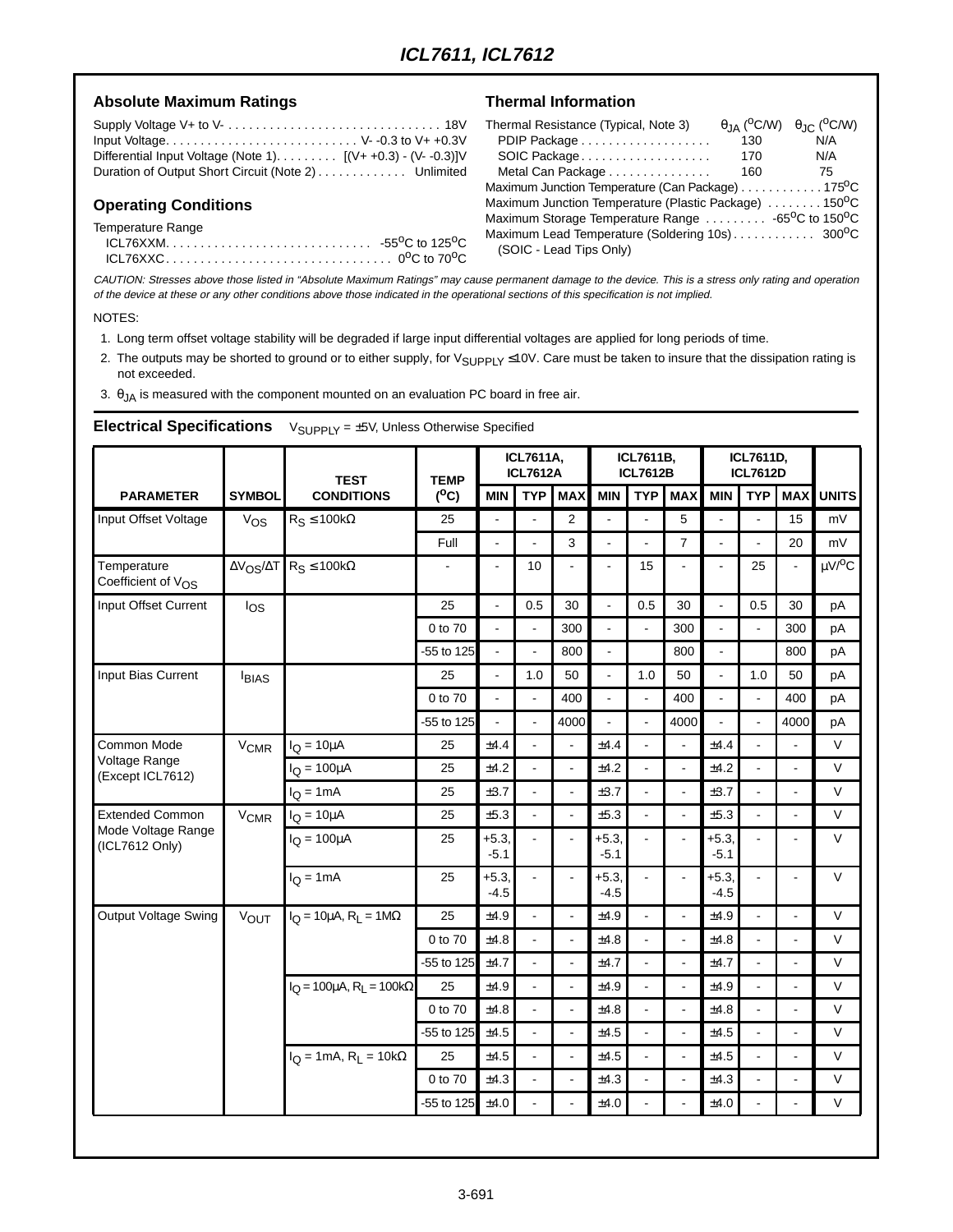|  | <b>Electrical Specifications</b> $V_{\text{SUPPLY}} = \pm 5V$ , Unless Otherwise Specified (Continued) |  |
|--|--------------------------------------------------------------------------------------------------------|--|
|--|--------------------------------------------------------------------------------------------------------|--|

|                                                                     |                  | <b>TEST</b>                                       | <b>TEMP</b> |                          | <b>ICL7611A,</b><br><b>ICL7612A</b> |                          |                | ICL7611B,<br><b>ICL7612B</b> |                          | ICL7611D,<br><b>ICL7612D</b> |                |                |                                                                                                                                                                                                                                                |
|---------------------------------------------------------------------|------------------|---------------------------------------------------|-------------|--------------------------|-------------------------------------|--------------------------|----------------|------------------------------|--------------------------|------------------------------|----------------|----------------|------------------------------------------------------------------------------------------------------------------------------------------------------------------------------------------------------------------------------------------------|
| <b>PARAMETER</b>                                                    | <b>SYMBOL</b>    | <b>CONDITIONS</b>                                 | $(^0C)$     | <b>MIN</b>               | <b>TYP</b>                          | <b>MAX</b>               | <b>MIN</b>     | <b>TYP</b>                   | <b>MAX</b>               | <b>MIN</b>                   | <b>TYP</b>     | <b>MAX</b>     | <b>UNITS</b>                                                                                                                                                                                                                                   |
| Large Signal Voltage                                                | A <sub>VOL</sub> | $V_{\Omega} = \pm 4.0 V$ ,                        | 25          | 86                       | 104                                 |                          | 80             | 104                          | $\blacksquare$           | 80                           | 104            |                | dB                                                                                                                                                                                                                                             |
| Gain                                                                |                  | $R_L = 1M\Omega$ , $I_Q = 10\mu A$                | 0 to 70     | 80                       |                                     | ÷,                       | 75             |                              | $\blacksquare$           | 75                           |                | ä,             | dB                                                                                                                                                                                                                                             |
|                                                                     |                  |                                                   | -55 to 125  | 74                       |                                     |                          | 68             |                              | ÷,                       | 68                           | ä,             |                | dB                                                                                                                                                                                                                                             |
|                                                                     |                  | $V_{O} = \pm 4.0 V,$                              | 25          | 86                       | 102                                 | ÷,                       | 80             | 102                          | $\overline{\phantom{a}}$ | 80                           | 102            | $\blacksquare$ | dB<br>dB<br>dB<br>dB<br>dB<br>dB<br><b>MHz</b><br>MHz<br>MHz<br>Ω<br>dB<br>dB<br>dB<br>dB<br>dB<br>dB<br>nV/ <sub>VHz</sub><br>pA/ $\sqrt{Hz}$<br>mA<br>mA<br>mA<br>dB<br>$V/\mu s$<br>$V/\mu s$<br>$V/\mu s$<br>μs<br>$\mu s$<br>μs<br>%<br>℅ |
|                                                                     |                  | $R_1 = 100k\Omega,$<br>$IO = 100µA$               | 0 to 70     | 80                       |                                     | $\overline{a}$           | 75             |                              | $\overline{\phantom{a}}$ | 75                           | L.             | $\overline{a}$ |                                                                                                                                                                                                                                                |
|                                                                     |                  |                                                   | -55 to 125  | 74                       |                                     | $\overline{a}$           | 68             |                              | $\mathbf{r}$             | 68                           | $\overline{a}$ | $\blacksquare$ |                                                                                                                                                                                                                                                |
|                                                                     |                  | $V_{O} = \pm 4.0 V,$                              | 25          | 80                       | 83                                  | ÷,                       | 76             | 83                           |                          | 76                           | 83             |                |                                                                                                                                                                                                                                                |
|                                                                     |                  | $R_L = 10k\Omega$ , $I_Q = 1mA$                   | 0 to 70     | 76                       |                                     | ÷,                       | 72             |                              | $\blacksquare$           | 72                           | $\overline{a}$ | $\blacksquare$ |                                                                                                                                                                                                                                                |
|                                                                     |                  |                                                   | -55 to 125  | 72                       |                                     | $\overline{a}$           | 68             |                              | ÷.                       | 68                           | $\overline{a}$ | $\overline{a}$ |                                                                                                                                                                                                                                                |
| Unity Gain Bandwidth                                                | <b>GBW</b>       | $I_Q = 10 \mu A$                                  | 25          | $\overline{\phantom{a}}$ | 0.044                               | $\ddot{\phantom{a}}$     | $\blacksquare$ | 0.044                        | $\overline{a}$           |                              | 0.044          | $\blacksquare$ |                                                                                                                                                                                                                                                |
|                                                                     |                  | $I_{\rm O} = 100 \mu A$                           | 25          | $\blacksquare$           | 0.48                                | ÷,                       | $\blacksquare$ | 0.48                         |                          |                              | 0.48           |                |                                                                                                                                                                                                                                                |
|                                                                     |                  | $I_Q = 1mA$                                       | 25          | $\omega$                 | 1.4                                 | ÷,                       | $\blacksquare$ | 1.4                          | $\overline{\phantom{a}}$ | $\blacksquare$               | 1.4            | $\blacksquare$ |                                                                                                                                                                                                                                                |
| Input Resistance                                                    | $R_{IN}$         |                                                   | 25          | $\overline{\phantom{a}}$ | $10^{12}$                           | $\overline{a}$           | $\sim$         | $10^{12}$                    | $\mathbf{r}$             |                              | $10^{12}$      | $\overline{a}$ |                                                                                                                                                                                                                                                |
| Common Mode                                                         | <b>CMRR</b>      | $R_S \le 100k\Omega$ , $I_Q = 10\mu A$            | 25          | 76                       | 96                                  | $\ddot{\phantom{a}}$     | 70             | 96                           | $\blacksquare$           | 70                           | 96             | $\blacksquare$ |                                                                                                                                                                                                                                                |
| <b>Rejection Ratio</b>                                              |                  | $R_S \le 100k\Omega$ ,<br>$I_Q = 100 \mu A$       | 25          | 76                       | 91                                  | $\blacksquare$           | 70             | 91                           |                          | 70                           | 91             | ä,             |                                                                                                                                                                                                                                                |
|                                                                     |                  | $R_S \le 100k\Omega$ , $I_Q = 1mA$                | 25          | 66                       | 87                                  | $\overline{a}$           | 60             | 87                           | $\overline{a}$           | 60                           | 87             | ÷,             |                                                                                                                                                                                                                                                |
| Power Supply                                                        | <b>PSRR</b>      | $R_S \le 100k\Omega$ , $I_Q = 10\mu A$            | 25          | 80                       | 94                                  | $\overline{a}$           | 80             | 94                           |                          | 80                           | 94             | $\blacksquare$ |                                                                                                                                                                                                                                                |
| <b>Rejection Ratio</b><br>( $V_{\text{SUPPLY}} = \pm 8V$ to<br>±2V) |                  | $R_S \le 100k\Omega$ ,<br>$I_{\rm Q} = 100 \mu A$ | 25          | 80                       | 86                                  | $\blacksquare$           | 80             | 86                           | ÷,                       | 80                           | 86             | $\blacksquare$ |                                                                                                                                                                                                                                                |
|                                                                     |                  | $R_S \le 100k\Omega$ , $I_Q = 1mA$                | 25          | 70                       | 77                                  | ÷,                       | 70             | 77                           | $\blacksquare$           | 70                           | 77             | $\blacksquare$ |                                                                                                                                                                                                                                                |
| <b>Input Referred Noise</b><br>Voltage                              | e <sub>N</sub>   | $R_S = 100\Omega$ , f = 1kHz                      | 25          | $\blacksquare$           | 100                                 | L,                       |                | 100                          |                          |                              | 100            | $\blacksquare$ |                                                                                                                                                                                                                                                |
| <b>Input Referred Noise</b><br>Current                              | İN               | $RS = 100\Omega$ , f = 1kHz                       | 25          | ä,                       | 0.01                                | ÷,                       | $\blacksquare$ | 0.01                         | ÷,                       | $\blacksquare$               | 0.01           | $\blacksquare$ |                                                                                                                                                                                                                                                |
| <b>Supply Current</b>                                               | ISUPPLY          | $IO$ SET = +5V, Low Bias                          | 25          | L.                       | 0.01                                | 0.02                     | $\blacksquare$ | 0.01                         | 0.02                     | $\overline{\phantom{a}}$     | 0.01           | 0.02           |                                                                                                                                                                                                                                                |
| (No Signal, No Load)                                                |                  | $I_{\Omega}$ SET = 0V,<br><b>Medium Bias</b>      | 25          | $\blacksquare$           | 0.1                                 | 0.25                     |                | 0.1                          | 0.25                     |                              | 0.1            | 0.25           |                                                                                                                                                                                                                                                |
|                                                                     |                  | I <sub>Q</sub> SET = -5V, High Bias               | 25          |                          | 1.0                                 | 2.5                      |                | $1.0\,$                      | 2.5                      |                              | $1.0\,$        | 2.5            |                                                                                                                                                                                                                                                |
| <b>Channel Separation</b>                                           |                  | $V_{O1}/V_{O2}$ $A_V = 100$                       | 25          | $\blacksquare$           | 120                                 | $\blacksquare$           | $\blacksquare$ | 120                          | $\blacksquare$           | $\overline{\phantom{a}}$     | 120            | $\blacksquare$ |                                                                                                                                                                                                                                                |
| <b>Slew Rate</b>                                                    | <b>SR</b>        | $I_Q = 10 \mu A$ , $R_L = 1 M \Omega$             | 25          | $\blacksquare$           | 0.016                               | $\blacksquare$           | $\blacksquare$ | 0.016                        |                          |                              | 0.016          | $\blacksquare$ |                                                                                                                                                                                                                                                |
| $(A_V = 1, C_L = 100pF,$<br>$V_{IN} = 8V_{P-P}$                     |                  | $I_{\rm O} = 100 \mu A$ ,<br>$R_L = 100k\Omega$   | 25          | $\blacksquare$           | 0.16                                | $\blacksquare$           | $\blacksquare$ | 0.16                         |                          | $\blacksquare$               | 0.16           | $\frac{1}{2}$  |                                                                                                                                                                                                                                                |
|                                                                     |                  | $I_Q = 1mA$ , $R_L = 10k\Omega$                   | 25          | $\omega$                 | 1.6                                 | $\overline{\phantom{a}}$ | $\blacksquare$ | 1.6                          | $\blacksquare$           | $\mathbf{r}$                 | 1.6            | $\blacksquare$ |                                                                                                                                                                                                                                                |
| <b>Rise Time</b>                                                    | t <sub>R</sub>   | $I_Q = 10 \mu A$ , $R_L = 1 M \Omega$             | 25          | $\blacksquare$           | 20                                  | $\blacksquare$           | $\blacksquare$ | 20                           | ÷,                       | $\blacksquare$               | 20             |                |                                                                                                                                                                                                                                                |
| $(V_{IN} = 50mV,$<br>$C_L = 100pF$                                  |                  | $I_{\Omega} = 100 \mu A$ ,<br>$R_L = 100k\Omega$  | 25          | $\blacksquare$           | $\overline{2}$                      | ÷,                       | ÷,             | 2                            | $\blacksquare$           | $\blacksquare$               | $\overline{2}$ | $\blacksquare$ |                                                                                                                                                                                                                                                |
|                                                                     |                  | $I_{\Omega}$ = 1mA, R <sub>I</sub> = 10k $\Omega$ | 25          | $\omega$                 | 0.9                                 | $\blacksquare$           | $\blacksquare$ | 0.9                          | $\blacksquare$           | $\mathbf{r}$                 | 0.9            | $\blacksquare$ |                                                                                                                                                                                                                                                |
| Overshoot Factor                                                    | <b>OS</b>        | $I_Q = 10 \mu A$ , $R_L = 1 M \Omega$             | 25          | $\blacksquare$           | 5                                   | $\blacksquare$           | $\blacksquare$ | 5                            | $\blacksquare$           | $\overline{\phantom{a}}$     | 5              | $\blacksquare$ |                                                                                                                                                                                                                                                |
| $(V_{IN} = 50mV,$<br>$C_L = 100pF$                                  |                  | $I_{\rm O} = 100 \mu A$ ,<br>$R_L = 100k\Omega$   | 25          | $\blacksquare$           | 10                                  | $\blacksquare$           |                | 10                           | $\overline{a}$           | $\blacksquare$               | 10             | $\blacksquare$ |                                                                                                                                                                                                                                                |
|                                                                     |                  | $I_Q = 1mA$ , $R_L = 10k\Omega$                   | 25          |                          | 40                                  |                          |                | 40                           |                          |                              | 40             |                | $\%$                                                                                                                                                                                                                                           |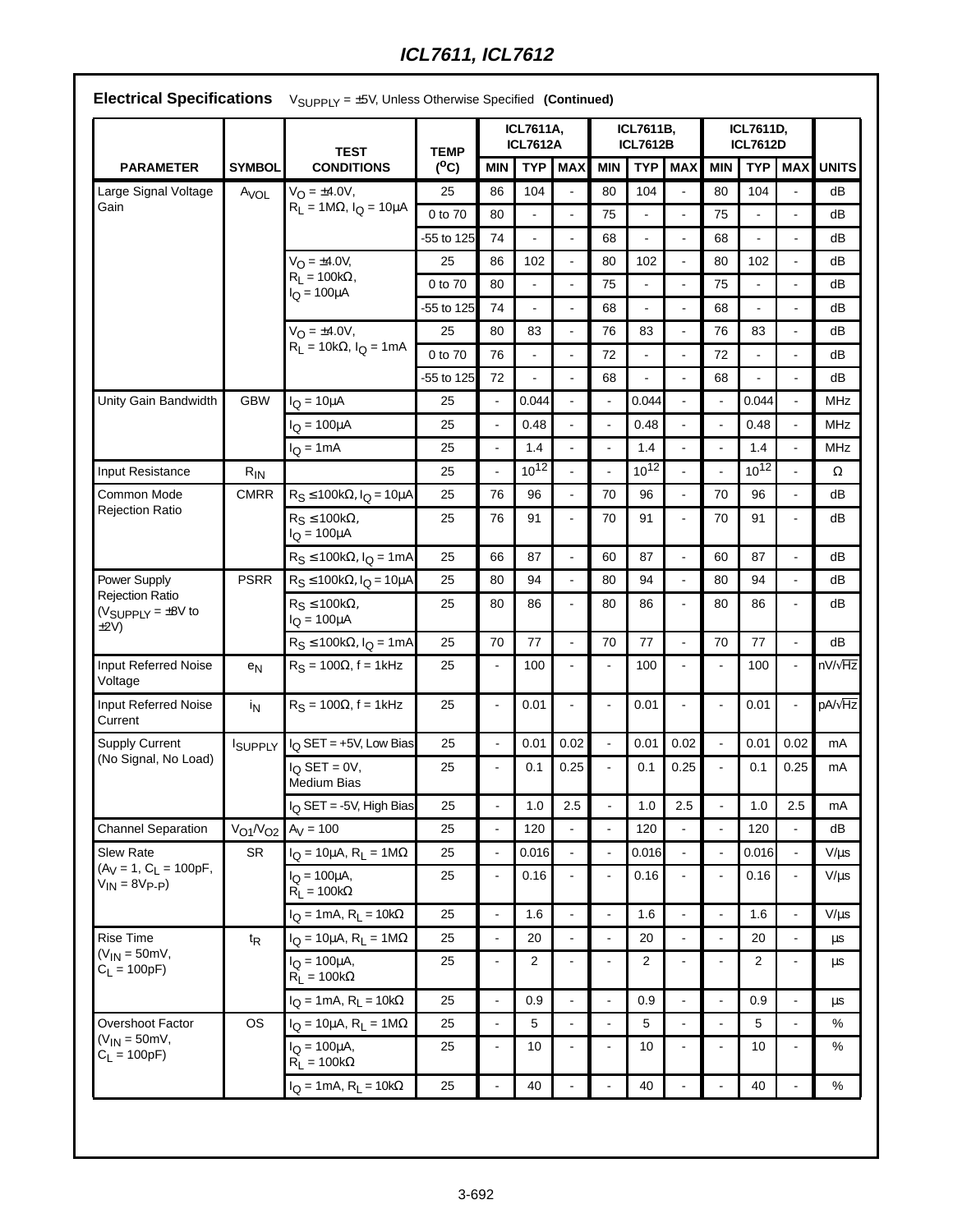|                                                             |                        | <b>TEST</b>                                                                         | <b>TEMP</b>              | ICL7611A, ICL7612A       |                          |                |                     | ICL7611B, ICL7612B |                      |                         |
|-------------------------------------------------------------|------------------------|-------------------------------------------------------------------------------------|--------------------------|--------------------------|--------------------------|----------------|---------------------|--------------------|----------------------|-------------------------|
| <b>PARAMETER</b>                                            | <b>SYMBOL</b>          | <b>CONDITIONS</b>                                                                   | $(^0C)$                  | <b>MIN</b>               | <b>TYP</b>               | <b>MAX</b>     | <b>MIN</b>          | <b>TYP</b>         | <b>MAX</b>           | <b>UNITS</b>            |
| Input Offset Voltage                                        | $V_{OS}$               | $R_S \le 100k\Omega$                                                                | 25                       |                          |                          | 2              |                     |                    | 5                    | mV                      |
|                                                             |                        |                                                                                     | Full                     | $\overline{\phantom{a}}$ | $\overline{a}$           | 3              | L.                  | $\overline{a}$     | $\overline{7}$       | mV                      |
| Temperature Coefficient of V <sub>OS</sub>                  |                        | $\Delta V_{OS}/\Delta T$ R <sub>S</sub> $\leq$ 100kΩ                                | $\overline{\phantom{a}}$ | ÷,                       | 10                       | L.             | L.                  | 15                 | $\ddot{\phantom{a}}$ | $\mu$ V/ <sup>o</sup> C |
| Input Offset Current                                        | los                    |                                                                                     | 25                       | $\overline{a}$           | 0.5                      | 30             | $\overline{a}$      | 0.5                | 30                   | pA                      |
|                                                             |                        |                                                                                     | 0 to 70                  | $\overline{\phantom{a}}$ | $\blacksquare$           | 300            | L,                  | $\frac{1}{2}$      | 300                  | pA                      |
| Input Bias Current                                          | <b>BIAS</b>            |                                                                                     | 25                       | $\ddot{\phantom{a}}$     | 1.0                      | 50             | $\blacksquare$      | 1.0                | 50                   | pA                      |
|                                                             |                        |                                                                                     | 0 to 70                  | $\overline{a}$           | $\overline{\phantom{a}}$ | 500            | $\overline{a}$      | L,                 | 500                  | pA                      |
| Common Mode Voltage Range<br>(Except ICL7612)               | <b>V<sub>CMR</sub></b> |                                                                                     | 25                       | $\pm 0.6$                | $\blacksquare$           |                | $\pm 0.6$           |                    |                      | V                       |
| <b>Extended Common Mode</b><br>Voltage Range (ICL7612 Only) | <b>V<sub>CMR</sub></b> |                                                                                     | 25                       | $+0.6$ to<br>$-1.1$      | $\blacksquare$           |                | $+0.6$ to<br>$-1.1$ |                    |                      | V                       |
| Output Voltage Swing                                        | <b>VOUT</b>            | $R_L = 1M\Omega$                                                                    | 25                       | ±0.98                    | $\blacksquare$           | $\overline{a}$ | ±0.98               |                    | $\overline{a}$       | $\vee$                  |
|                                                             |                        |                                                                                     | 0 to 70                  | $\pm 0.96$               |                          |                | $\pm 0.96$          |                    |                      | $\vee$                  |
| Large Signal Voltage Gain                                   | $A_{VOL}$              | $V_{\text{O}} = \pm 0.1 V$ , R <sub>L</sub> = 1M $\Omega$                           | 25                       | $\overline{a}$           | 90                       | $\overline{a}$ | $\overline{a}$      | 90                 | $\overline{a}$       | dB                      |
|                                                             |                        |                                                                                     | 0 to 70                  | $\blacksquare$           | 80                       | $\blacksquare$ | $\overline{a}$      | 80                 | ÷,                   | dB                      |
| Unity Gain Bandwidth                                        | <b>GBW</b>             |                                                                                     | 25                       |                          | 0.044                    |                |                     | 0.044              |                      | MHz                     |
| Input Resistance                                            | $R_{IN}$               |                                                                                     | 25                       | $\overline{a}$           | $10^{12}$                | ÷,             | $\overline{a}$      | $10^{12}$          | $\overline{a}$       | Ω                       |
| Common Mode Rejection Ratio                                 | <b>CMRR</b>            | $R_S \le 100k\Omega$                                                                | 25                       | $\overline{a}$           | 80                       |                | $\overline{a}$      | 80                 | $\overline{a}$       | dB                      |
| Power Supply Rejection Ratio                                | <b>PSRR</b>            | $R_S \le 100k\Omega$                                                                | 25                       | ÷,                       | 80                       |                |                     | 80                 |                      | dB                      |
| Input Referred Noise Voltage                                | $e_N$                  | $R_S = 100\Omega$ , f = 1kHz                                                        | 25                       | $\overline{a}$           | 100                      | L.             |                     | 100                | $\overline{a}$       | $nV/\sqrt{Hz}$          |
| Input Referred Noise Current                                | İN                     | $R_S = 100\Omega$ , f = 1kHz                                                        | 25                       | L,                       | 0.01                     |                | $\overline{a}$      | 0.01               |                      | pA/ $\sqrt{Hz}$         |
| <b>Supply Current</b>                                       | ISUPPLY                | No Signal, No Load                                                                  | 25                       | $\overline{a}$           | 6                        | 15             | L.                  | 6                  | 15                   | μA                      |
| <b>Slew Rate</b>                                            | <b>SR</b>              | $A_V = 1$ , $C_L = 100pF$ ,<br>$V_{IN} = 0.2V_{P-P}$ , R <sub>L</sub> = 1M $\Omega$ | 25                       | $\overline{a}$           | 0.016                    |                |                     | 0.016              | ÷,                   | $V/\mu s$               |
| Rise Time                                                   | $t_{\mathsf{R}}$       | $V_{IN} = 50$ mV, C <sub>L</sub> = 100pF<br>$R_L = 1 M\Omega$                       | 25                       | $\overline{a}$           | 20                       | $\overline{a}$ |                     | 20                 | $\overline{a}$       | μs                      |
| Overshoot Factor                                            | <b>OS</b>              | $V_{IN} = 50$ mV, C <sub>L</sub> = 100pF,<br>$R_L = 1 M\Omega$                      | 25                       |                          | 5                        | L,             |                     | 5                  |                      | %                       |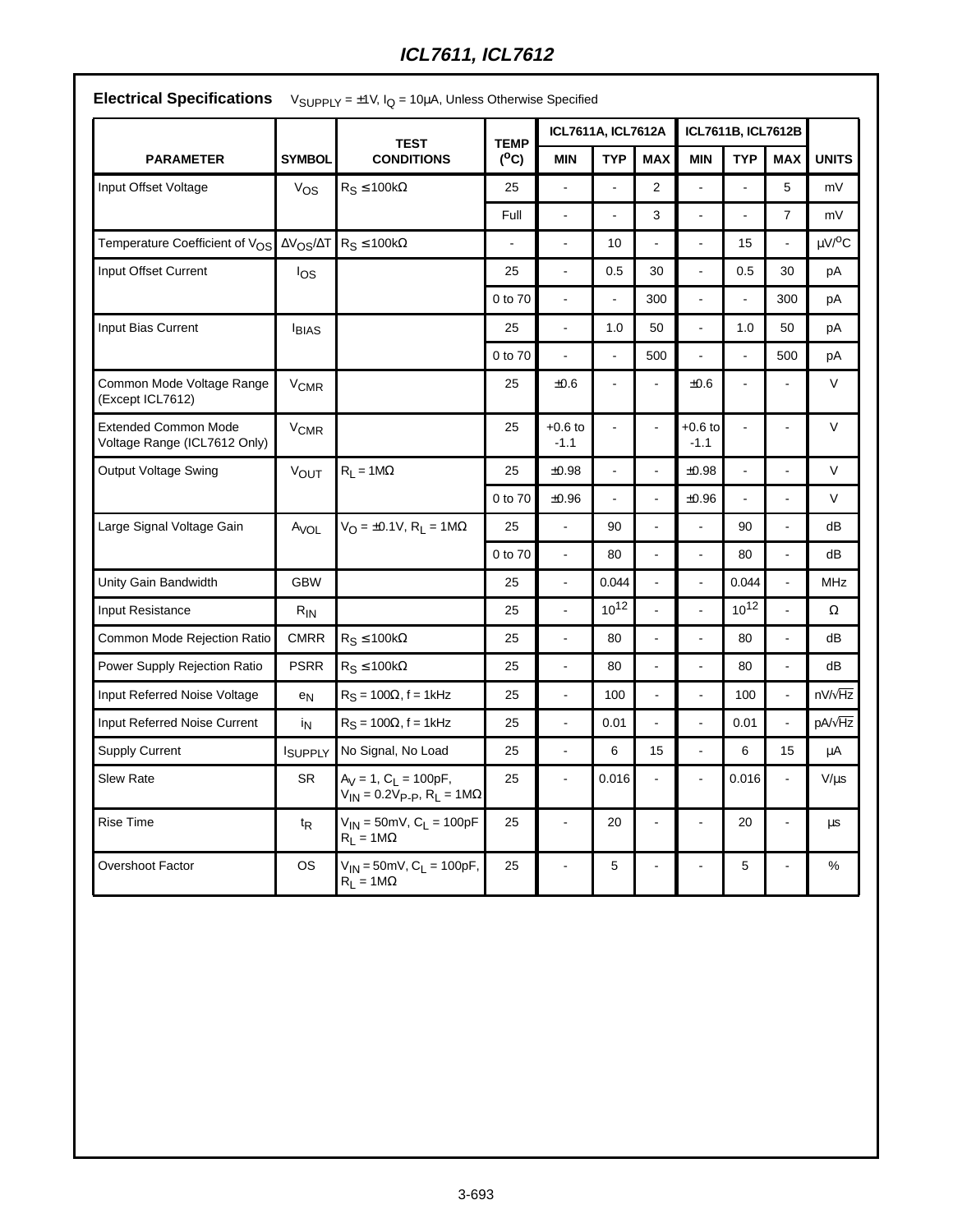**Schematic Diagram**



### **Application Information**

#### **Static Protection**

All devices are static protected by the use of input diodes. However, strong static fields should be avoided, as it is possible for the strong fields to cause degraded diode junction characteristics, which may result in increased input leakage currents.

#### **Latchup Avoidance**

Junction-isolated CMOS circuits employ configurations which produce a parasitic 4-layer (PNPN) structure. The 4 layer structure has characteristics similar to an SCR, and under certain circumstances may be triggered into a low impedance state resulting in excessive supply current. To avoid this condition, no voltage greater than 0.3V beyond the supply rails may be applied to any pin. In general, the op amp supplies must be established simultaneously with, or before any input signals are applied. If this is not possible, the drive circuits must limit input current flow to 2mA to prevent latchup.

#### **Choosing the Proper IQ**

The ICL7611 and ICL7612 have a similar  $I<sub>O</sub>$  set-up scheme, which allows the amplifier to be set to nominal quiescent currents of 10µA, 100µA or 1mA. These current settings change only very slightly over the entire supply voltage range. The ICL7611/12 have an external  $I_Q$  control terminal, permitting user selection of quiescent current. To set the I<sub>Q</sub> connect the  $I_{\Omega}$  terminal as follows:

- $I_Q = 10\mu A I_Q$  pin to V+
- $I_Q$  = 100 $\mu$ A  $I_Q$  pin to ground. If this is not possible, any voltage from V+ - 0.8 to V- +0.8 can be used.
- $I_Q = 1 \text{mA} I_Q$  pin to V-

NOTE: The output current available is a function of the quiescent current setting. For maximum peak-to-peak output voltage swings into low impedance loads, IQ of 1mA should be selected.

#### **Output Stage and Load Driving Considerations**

Each amplifiers' quiescent current flows primarily in the output stage. This is approximately 70% of the  $I<sub>O</sub>$  settings. This allows output swings to almost the supply rails for output loads of 1MΩ, 100kΩ, and 10kΩ, using the output stage in a highly linear class A mode. In this mode, crossover distortion is avoided and the voltage gain is maximized. However, the output stage can also be operated in Class AB for higher output currents. (See graphs under Typical Operating Characteristics). During the transition from Class A to Class B operation, the output transfer characteristic is non-linear and the voltage gain decreases.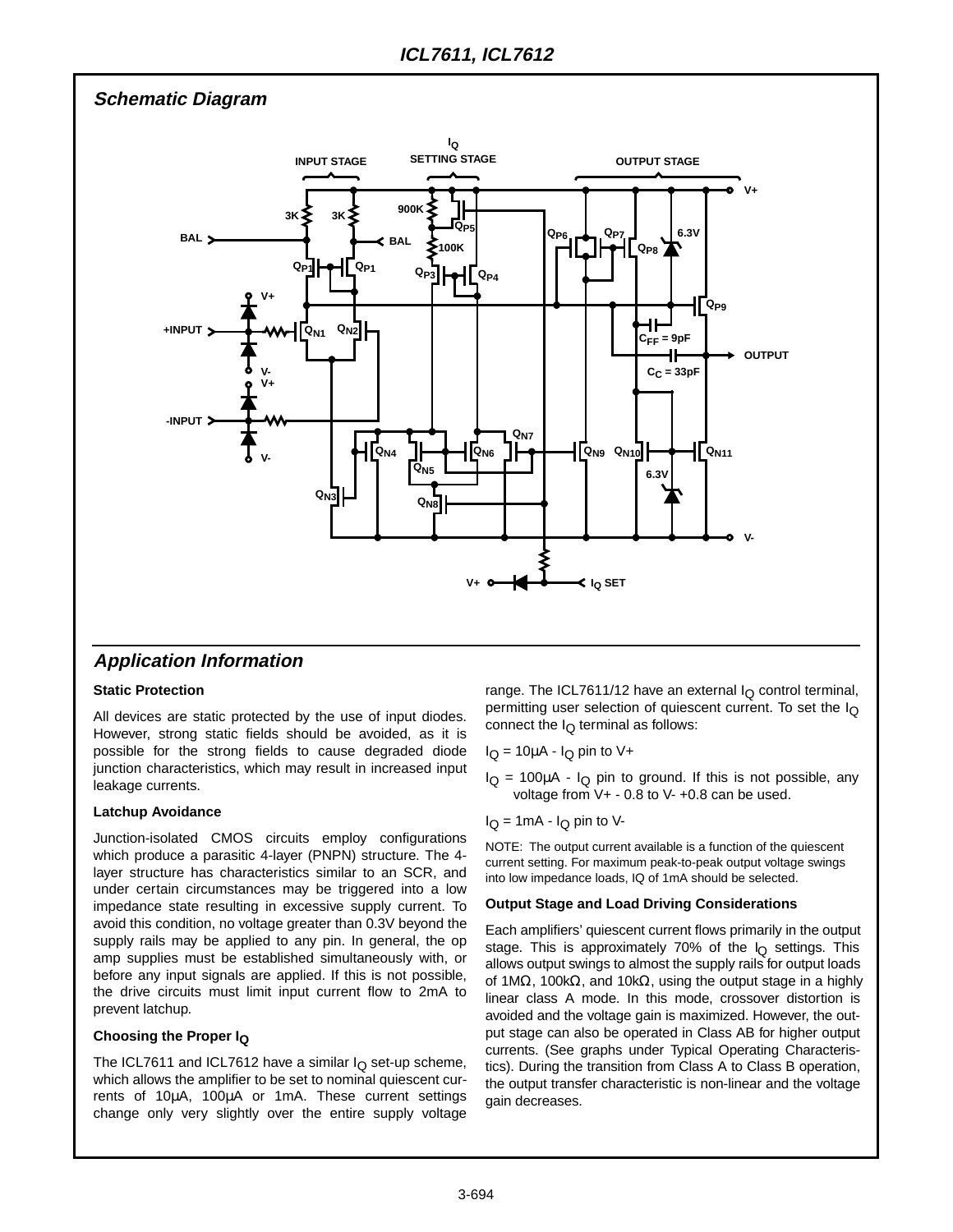#### **Input Offset Nulling**

Offset nulling may be achieved by connecting a 25K pot between the BAL terminals with the wiper connected to V+. At quiescent currents of 1mA and 100µA the nulling range provided is adequate for all  $V_{OS}$  selections; however with  $I<sub>O</sub>$  = 10 $\mu$ A, nulling may not be possible with higher values of V<sub>OS</sub>.

#### **Frequency Compensation**

The ICL7611 and ICL7612 are internally compensated, and are stable for closed loop gains as low as unity with capacitive loads up to 100pF.

#### **Extended Common Mode Input Range**

The ICL7612 incorporates additional processing which allows the input CMVR to exceed each power supply rail by 0.1V for applications where  $V_{\text{SUPP}} \geq \pm 1.5V$ . For those applications where  $V_{\text{SUPP}} \leq \pm 1.5V$  the input CMVR is limited in the positive direction, but may exceed the negative supply rail by 0.1V in the negative direction (e.g., for  $V_{\text{SUPPLY}} = \pm 1V$ , the input CMVR would be +0.6V to -1.1V).

#### **Operation At V<sub>SUPPLY</sub> = ±1V**

Operation at  $V_{\text{SUPPLY}} = \pm 1 \text{V}$  is guaranteed at  $I_{\text{Q}} = 10 \mu \text{A}$  for A and B grades only.

Output swings to within a few millivolts of the supply rails are achievable for R<sub>L</sub>  $\geq$  1MΩ. Guaranteed input CMVR is ±0.6V minimum and typically +0.9V to -0.7V at  $V_{\text{SUPPLY}} = \pm 1 \text{V}$ . For applications where greater common mode range is desirable, refer to the description of ICL7612 above.

## **Typical Applications**

The user is cautioned that, due to extremely high input impedances, care must be exercised in layout, construction, board cleanliness, and supply filtering to avoid hum and noise pickup.

Note that in no case is  $I_{\Omega}$  shown. The value of  $I_{\Omega}$  must be chosen by the designer with regard to frequency response and power dissipation.



**FIGURE 1. SIMPLE FOLLOWER (NOTE 4)**



NOTE:

4. By using the ICL7612 in this application, the circuit will follow rail to rail inputs.

#### **FIGURE 2. LEVEL DETECTOR (NOTE 4)**



NOTE: Low leakage currents allow integration times up to several hours.

#### **FIGURE 3. PHOTOCURRENT INTEGRATOR**



**WAVEFORM GENERATOR**

NOTE: Since the output range swings exactly from rail to rail, frequency and duty cycle are virtually independent of power supply variations.

**FIGURE 4. PRECISE TRIANGLE/SQUARE WAVE GENERATOR**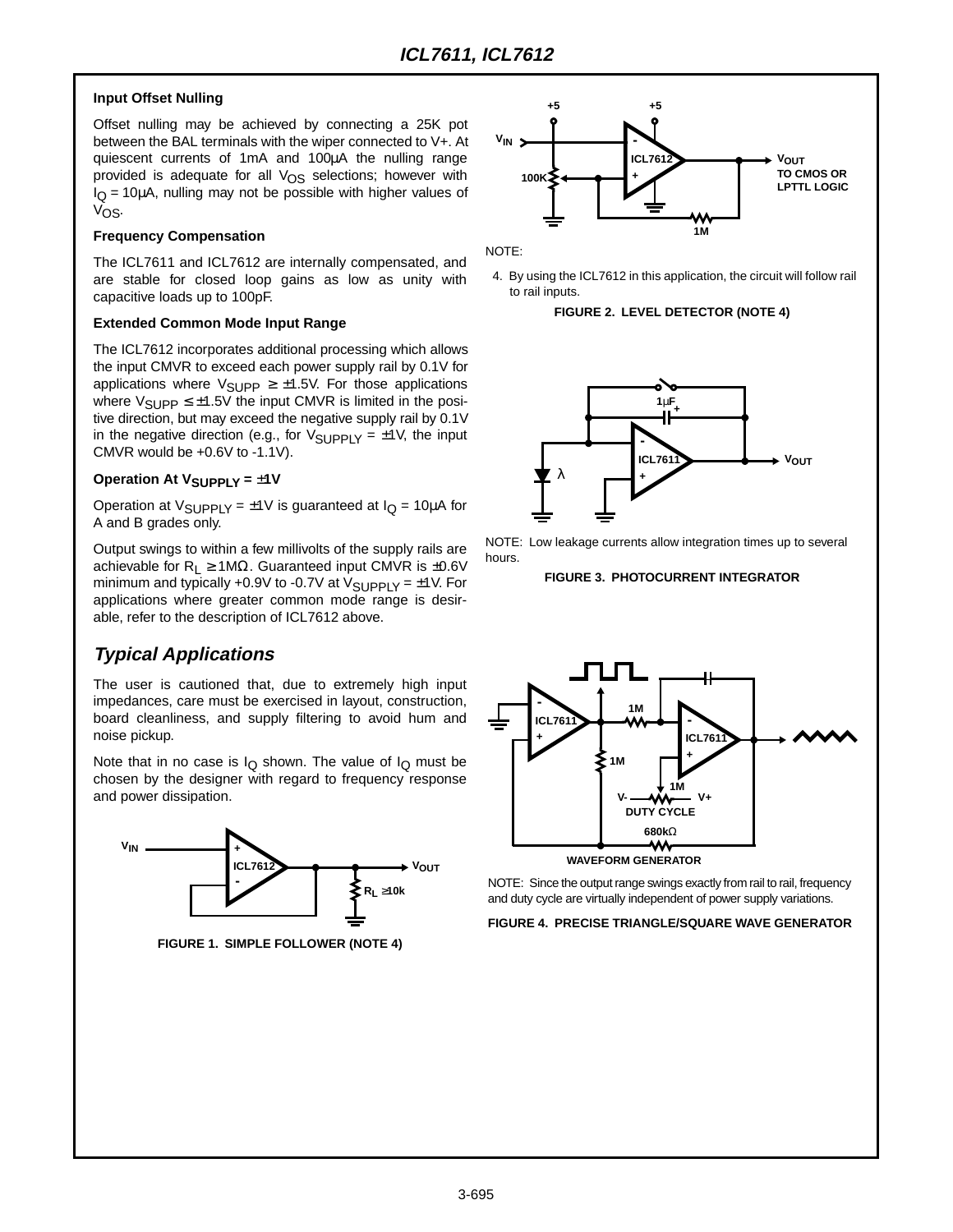

- 5. Note that small capacitors (25pF to 50pF) may be needed for stability in some cases.
- 6. The low bias currents permit high resistance and low capacitance values to be used to achieve low frequency cutoff.  $f_C = 10$ Hz,  $A_{VCL} = 4$ , Passband ripple = 0.1dB.

#### **FIGURE 8. FIFTH ORDER CHEBYCHEV MULTIPLE FEEDBACK LOW PASS FILTER**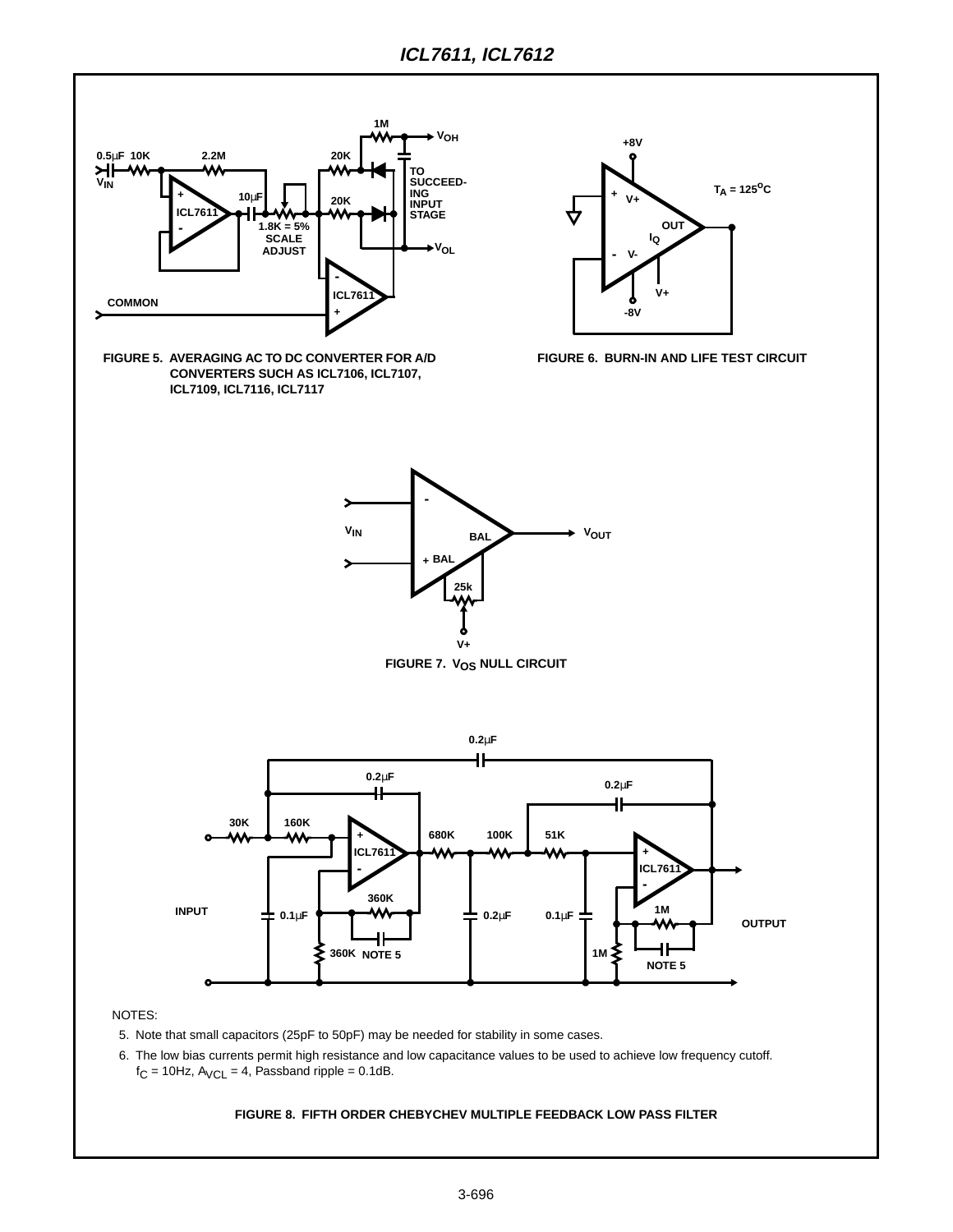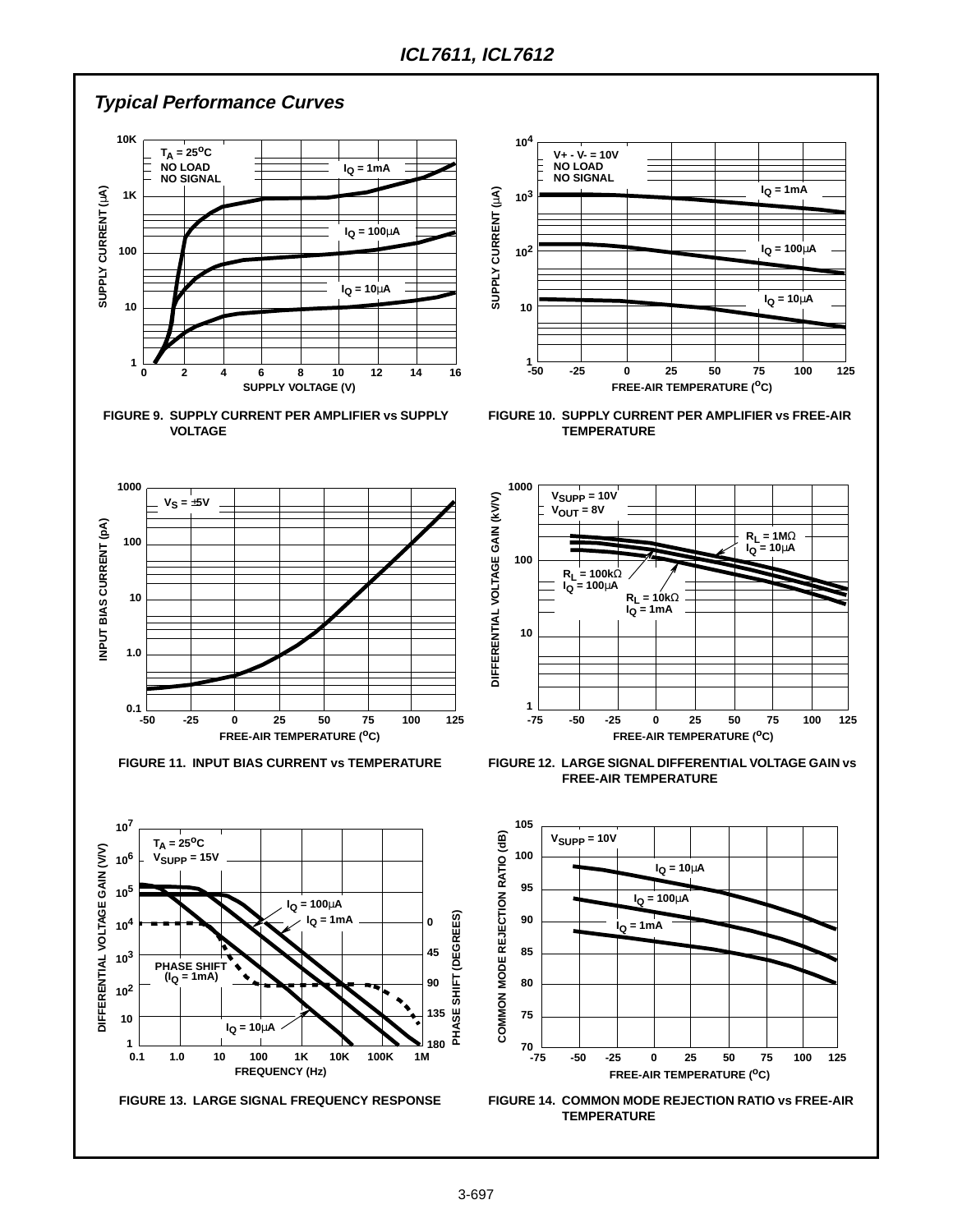